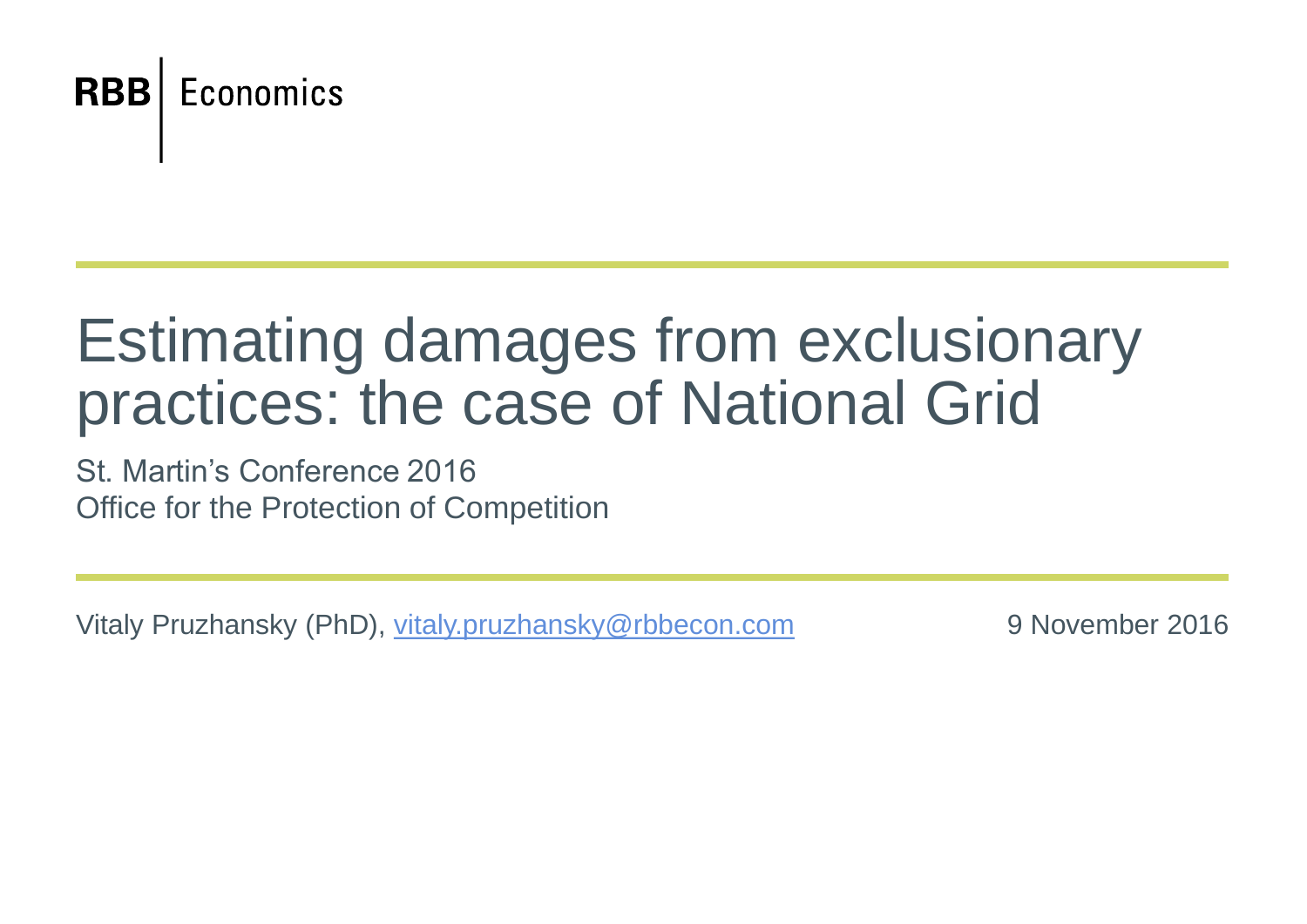#### **In 2008 National Grid was fined £41.6 mln for abuse of dominance in the market for the provision of domestic-sized gas meters**

1 and  $\overline{a}$  2

National Grid (NG) owns and operates gas and electricity transmission and distribution networks in the UK, and rents gas meters to domestic gas suppliers

### $\overline{3}$  3  $\overline{)}$  4

Suppliers could replace only a certain number of meters each month otherwise they have to pay full monthly rental charge irrespective of the actual number of meters or even pay early replacement charges

In 2002 the meter market was open to competition and NG concluded special contracts with gas supplies to protect its investments in meters

The cumulative effects of these provisions was such that suppliers faced significant switching costs if they wanted to replace NG meters with meters offered by competing meter operators (CMOs)

## **RBB** Economics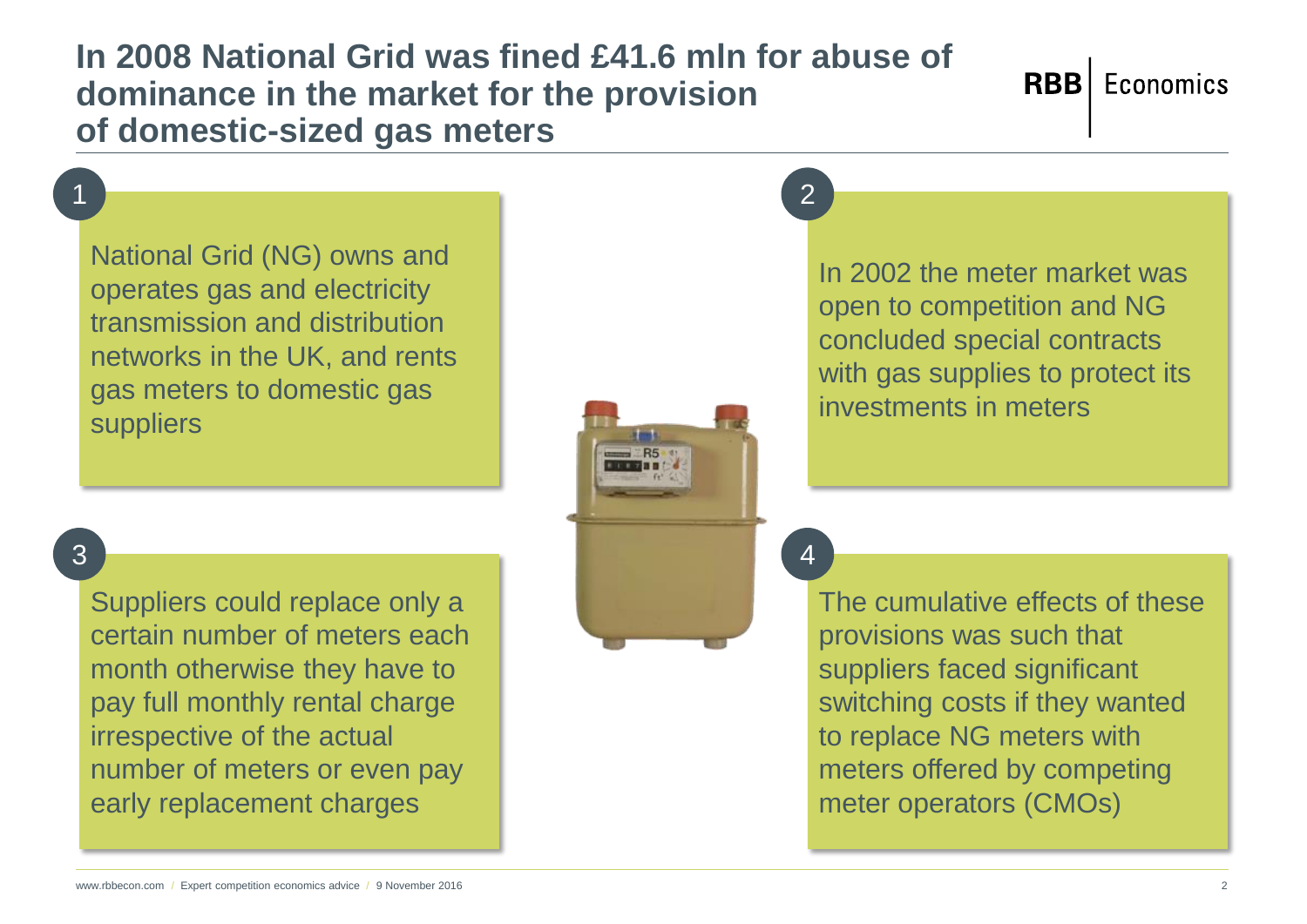#### **Assessing the damage to a CMO: methodology**



**RBB** Economics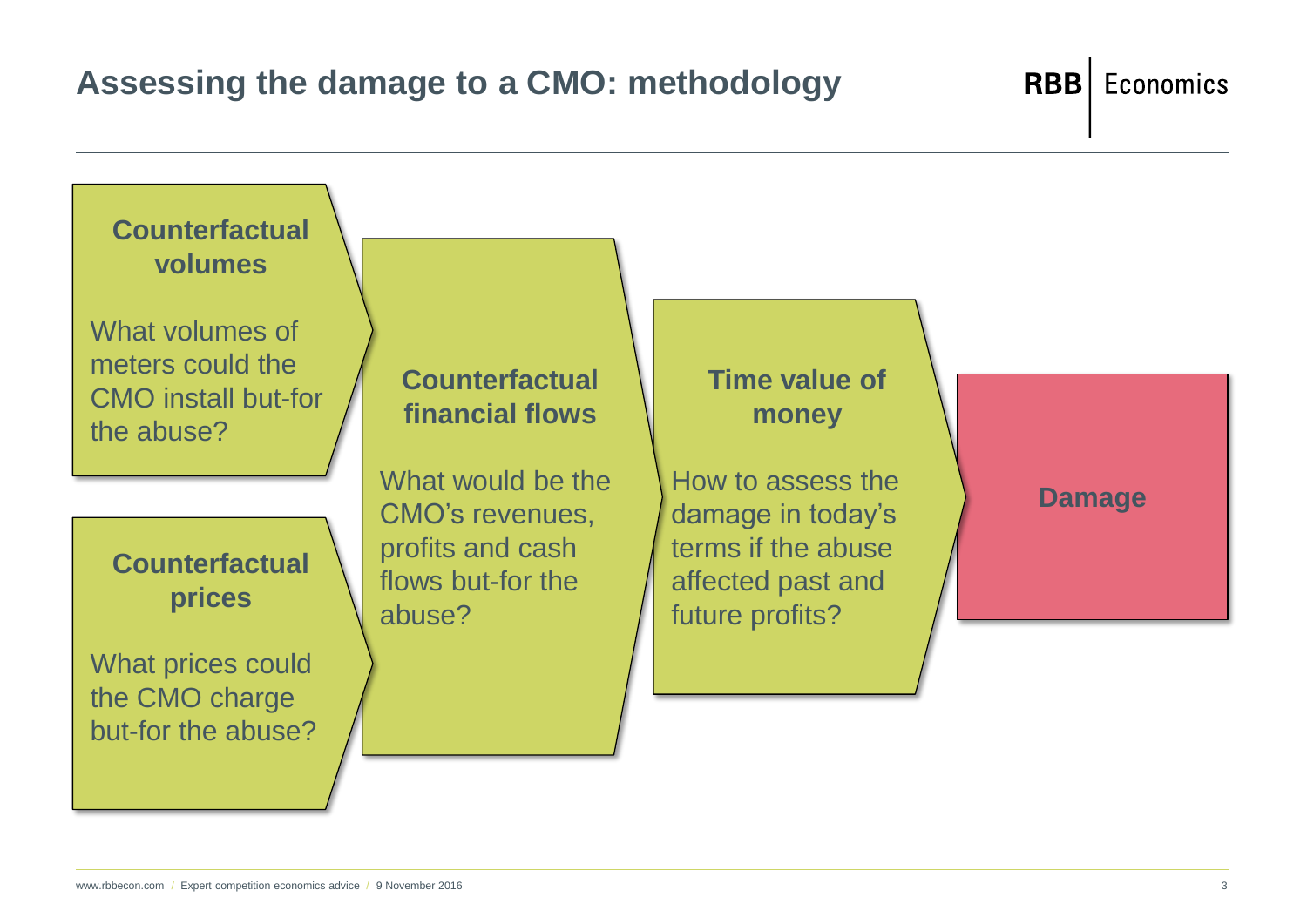#### **Assessment of but-for volumes**

- In 2003, following a public tender the CMO was appointed by a gas supplier to provide meters in a particular area of the UK
	- However, the amount of meters in the contract is 15% less than what was discussed in pre-contract negotiations
	- There is evidence that the supplier carried out various modelling exercise to assess whether they would pay penalties to NG and wanted to limit this exposure
- In 2006 (when the contract had already gone live), the CMO was informed that the volumes will be reduced even further
- In total, the CMO installed 70% of meters that it could have installed even though
	- The gas supplier had an incentive to pursue rapid meter replacement and install more technologically advanced meters offered by the CMO
	- The CMO had necessary funding in place to cover its capital costs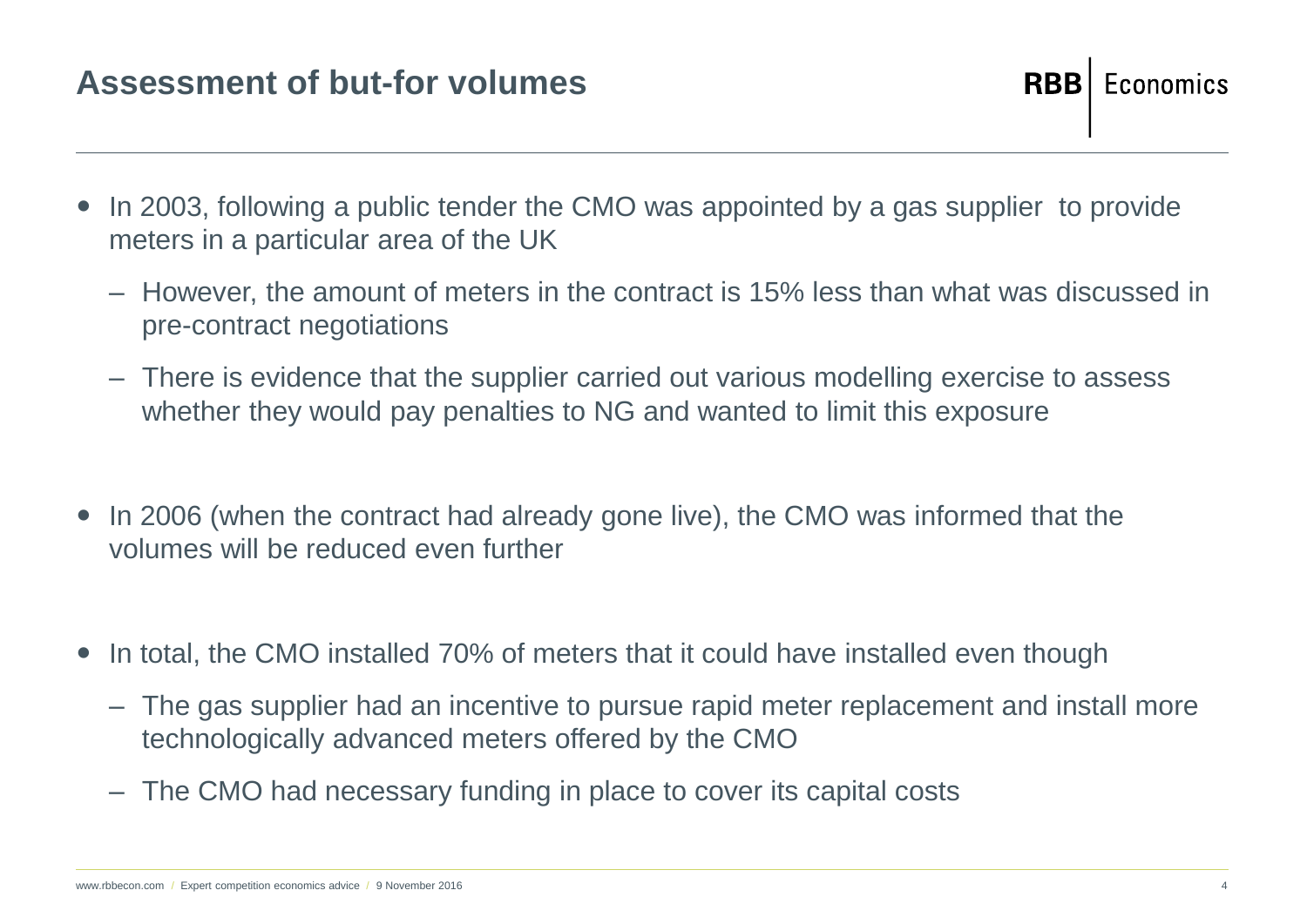#### **Assessment of but-for prices**

- Meter rentals in the actual contracts are 5% higher than those agreed during pre-contract negotiations in 2002
	- The defendant may use this to argue that the higher price to some extent represents compensation for lower volumes
- However, it is not clear that a 5% price increase is due to volume reductions
	- When firms face a reduction in demand they have an incentive to reduce (not to raise) prices to keep demand stable
	- The fact that the CMO, on the contrary, has increased its prices suggests that this is related to factors other than volume reduction
- There are good reasons the believe that prices would have been higher in any event
	- The supplier viewed CMO's meters as technologically superior and was prepared to pay a premium for them, so increasing rental prices made perfect sense for the CMO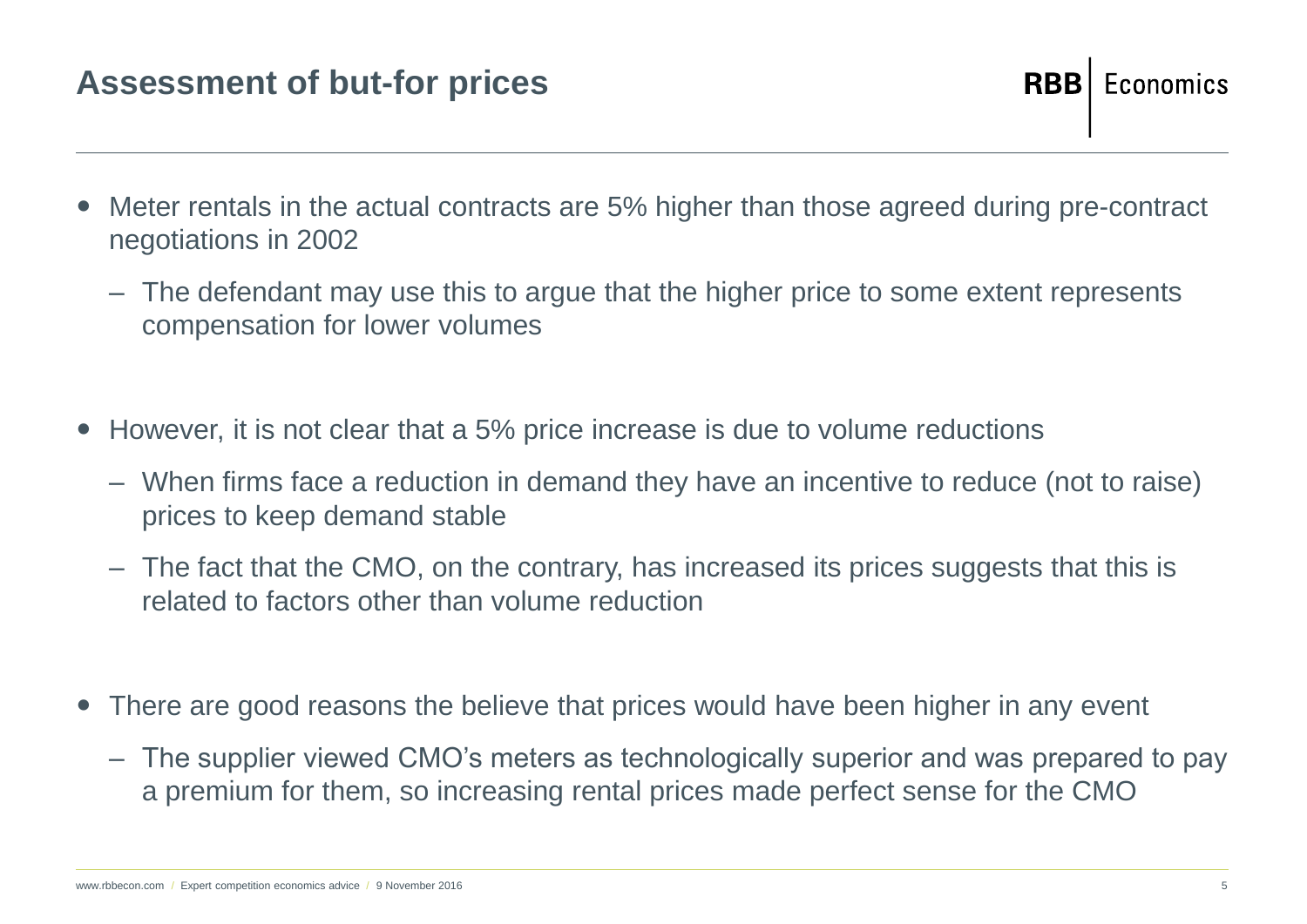- Given but-for prices and volumes it is possible to assess but-for revenues
	- This is valid to the extent that once the supplier installs a meter it pays its rental prices till the end of the contract in 2030
- But in reality customers may switch to other suppliers and rental prices for these alternative suppliers are likely to be higher
	- Higher rental charges on the churned meters act as revenue protection in case alternative gas suppliers replace a working CMO meter before the end of its useful life
	- Thus, such churn revenues need to be appropriately accounted for
- Once all revenues and costs are taken into account it is possible to compute but-for profits
	- However, cash flows may be a more appropriate measure of the CMO's financial position as they better reflect damage in terms of forgone investment opportunities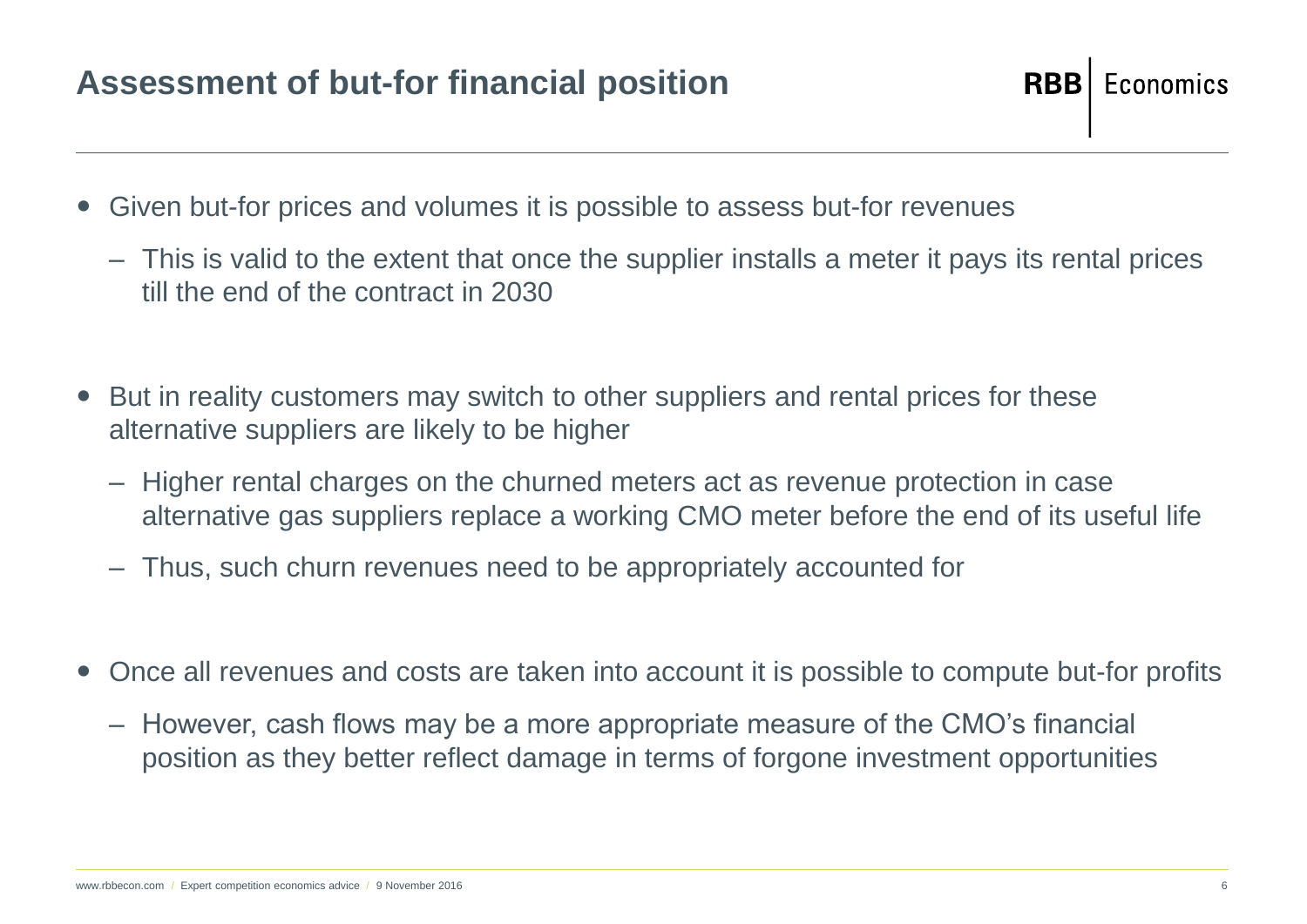#### **Assessment of the time value of money**

**RBB Economics** 

- Lost profits and cash flows are accounted for on an annual basis from 2002 to 2030, but an economic assessment of damages in conducted in 2012
	- Past damages (prior to 2012) need to be uprated, whilst future damages (after 2012) need to be discounted
- This raises several important questions
	- Which interest rate to use (statutory vs WACC of the CMO)?
	- What approach to adopt (simple vs compound interest)?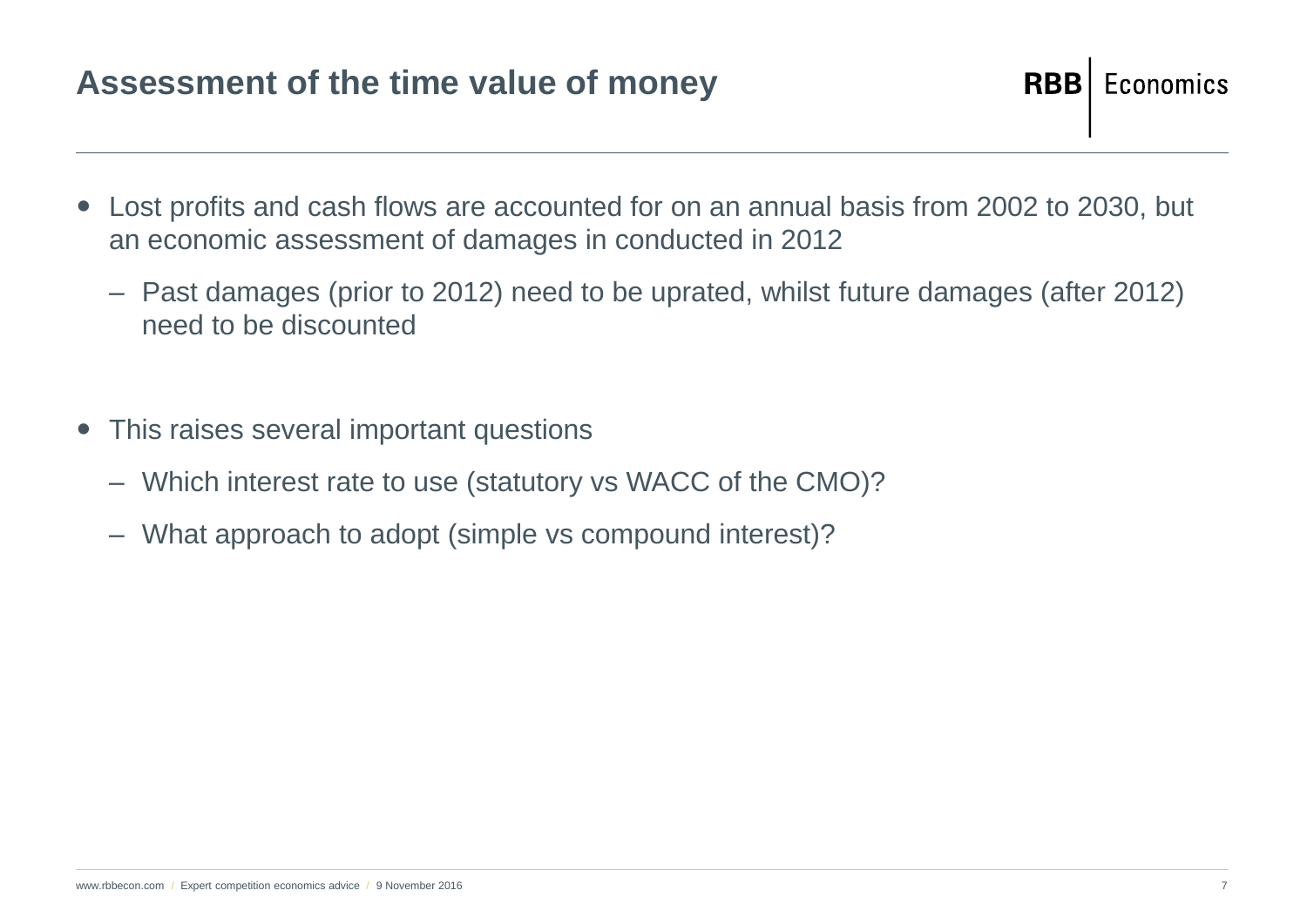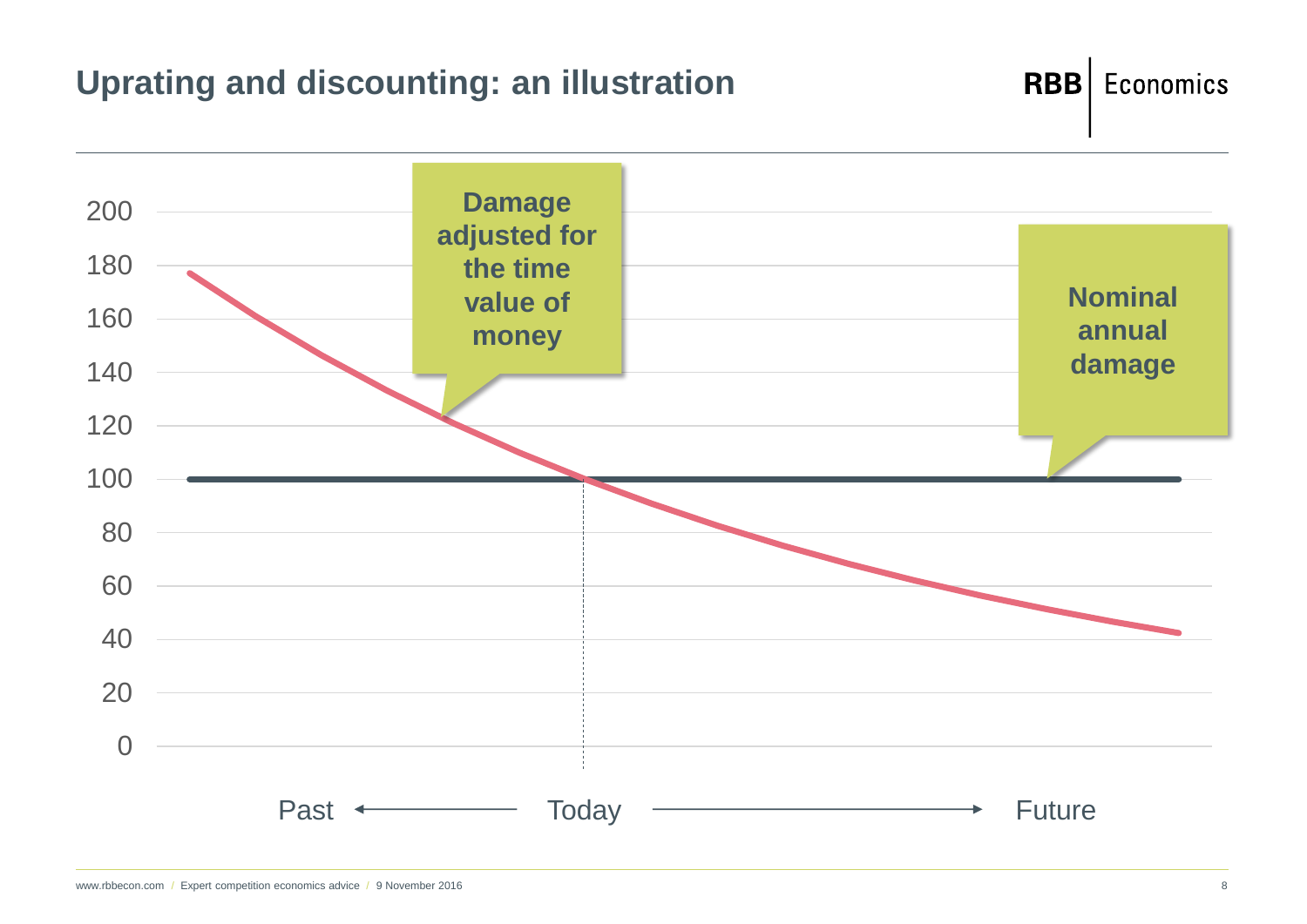

#### **Sophisticated financial and economic**

#### **modelling may be required**

**to assess damage** 

**correctly**